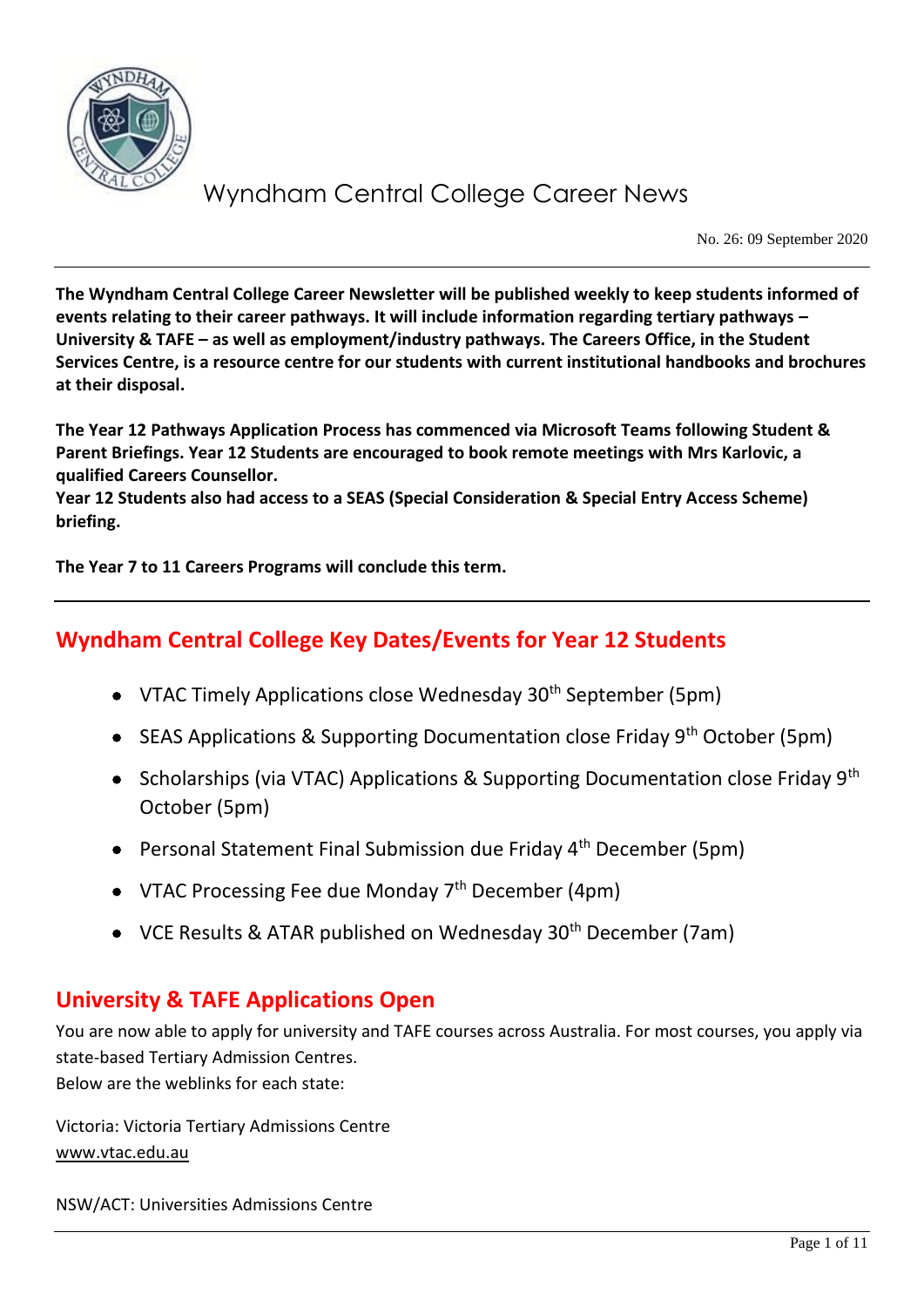

No. 26: 09 September 2020

#### [www.uac.edu.au](http://www.uac.edu.au/)

SA/NT: South Australia Tertiary Admissions Centre [www.satac.edu.au](http://www.satac.edu.au/)

Queensland: Queensland Tertiary Admissions Centre [www.qtac.edu.au](http://www.qtac.edu.au/)

Western Australia: Tertiary Institutions Service Centre [www.tisc.edu.au](http://www.tisc.edu.au/)

Tasmania: apply directly to the University of Tasmania [www.utas.edu.au](http://www.utas.edu.au/)

You will need access to a computer or smart phone, your student ID number, and a PayPal account or credit/debit card.

You will be able to apply for special consideration, some access and equity scholarships and some early entry/guaranteed programs via the Tertiary Admission Centres.

## **Get Help with the VTAC Application Process**

**At Wyndham Central College, briefings were run by Mrs Karlovic (Pathways & Transitions Leader) followed by a phone or Microsoft Teams meeting with each student to complete applications which are taking place now. Students are invited to book times with Mrs Karlovic**

## **Virtual Open Days**

The following are upcoming open day dates for several institutes.

### **Australian Catholic University**

Saturday 12 September,<https://bit.ly/31MOX4h>

**Longerenong College** Sunday 13 September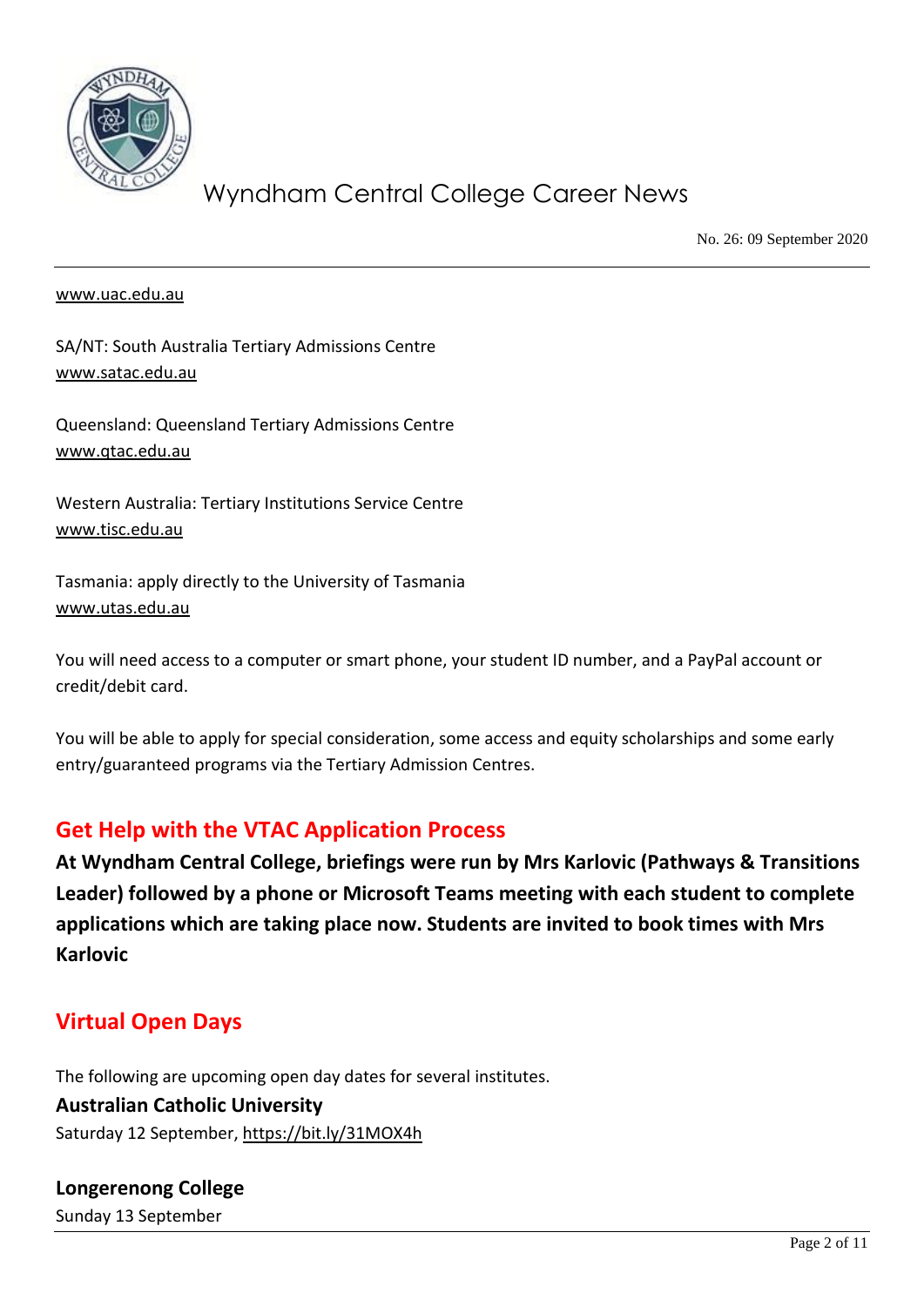

No. 26: 09 September 2020

<https://bit.ly/2MspqVv> **University of Newcastle** 14 – 18 September <https://bit.ly/34S89Qj> **Charles Sturt University** 15, 16, 17, 26 September <http://bit.ly/2vvvTdO>

Missed an open day? No worries! Several universities have recorded the sessions so you can watch them from home: JMC Academy,<https://bit.ly/3jYO5zN> Deakin University,<https://bit.ly/33icNpW> Monash University,<http://bit.ly/386QjH8> La Trobe University,<http://bit.ly/3chXyPA> Swinburne University [, http://bit.ly/2ImxYvr](http://bit.ly/2ImxYvr) Victoria University,<https://bit.ly/3jsX63U> Federation University[, https://bit.ly/31bhBul](https://bit.ly/31bhBul)

## **Victoria University - Updates**

Information webinars: New course - Bachelor of Applied Movement Sciences/Master of Physiotherapy. 17 September, 5.30pm, <https://bit.ly/35fYYsQ> New course - Bachelor of Nutritional Science/Master of Dietetics. 22 September, 5.30pm, <https://bit.ly/2DCrYja> Bachelor of Language Sciences/ Master of Speech Pathology. 23 September, 5.30pm,<https://bit.ly/329gBsx>

## **National Careers Institute (NCI) Launches New Website**

The National Careers Institute has launched a new platform to assist Australians by providing job resources and career information all in one user-friendly place.

The new website connects to information about learning and training, getting job ready, getting career ideas, and resources to help individuals, employers and those that advise on careers,<https://bit.ly/3icdVzP>

## **Emerging Occupations**

The National Skills Commission has identified emerging occupations and skills within Australia in a recent report. The report aims to look at how these new identified skills change existing jobs, emerging or new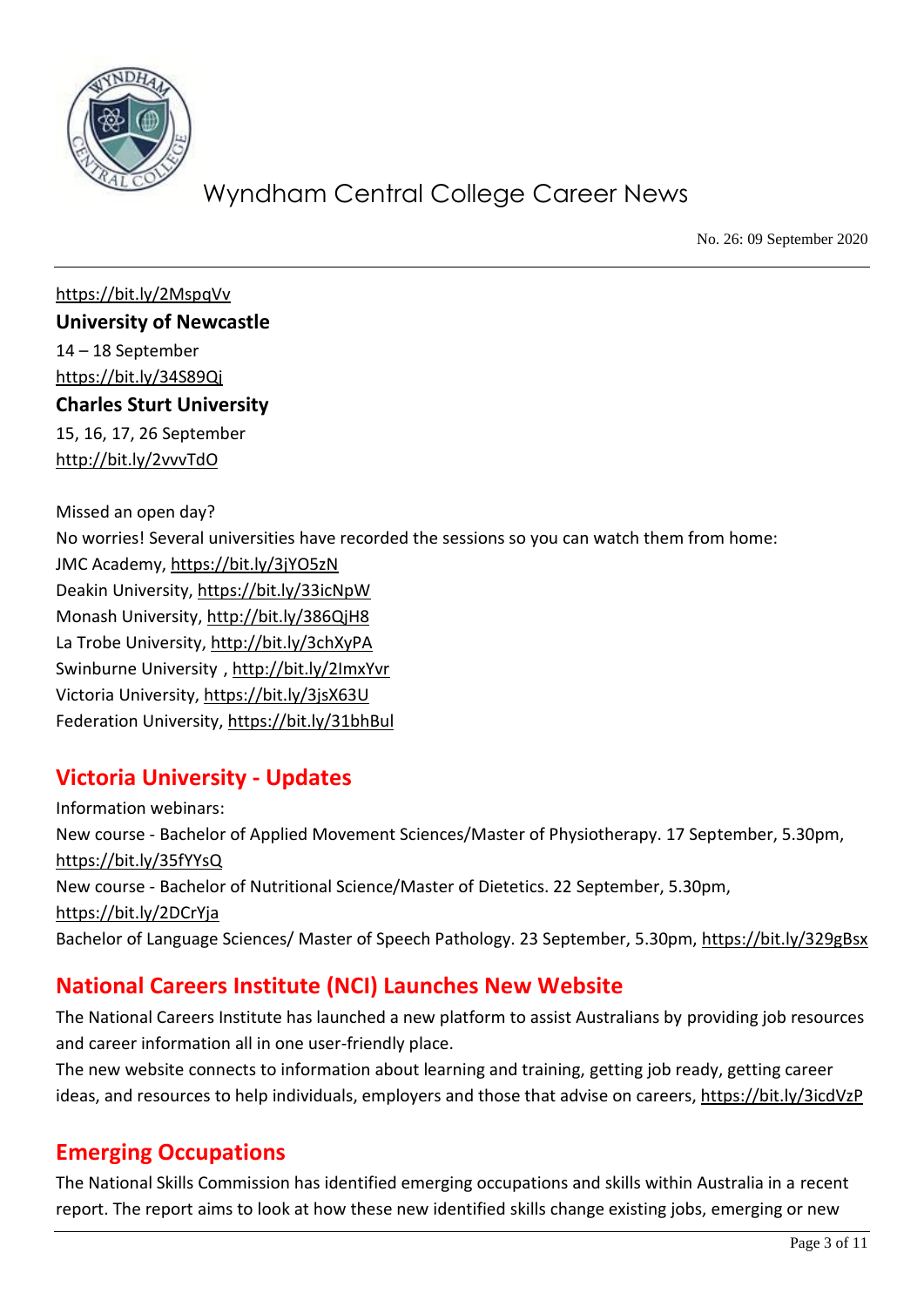

No. 26: 09 September 2020

jobs in the labour market and to identify employment opportunities that may be needed in years to come. You can access the report at<https://bit.ly/32b8snv>

## **RMIT University - Updates**

### **My Career Match**

Use the My Career Match tool to explore your career and study options,<https://bit.ly/335ntq8>

#### **Pathways Guaranteed**

Check out the new webpage and explore your pathway options,<https://bit.ly/3bIBoqa>

#### **RMIT Scavenger Hunt**

Join this fun virtual event during the Term break,<https://bit.ly/3haQ5E4>

## **Monash University - Updates**

#### **Phone Consultations**

Year 12 students can book a 20-minute phone call with a course adviser,<https://bit.ly/2GJtQrJ>

#### **Information Evenings**

Virtual Information Evenings will be run on 9, 15, and 22 September,<https://bit.ly/2FaaP16>

#### **The Monash Guarantee**

Eligible students can apply for The Monash Guarantee via SEAS Category 1 in their VTAC account, <https://bit.ly/3bDYHBj>

#### **New Course**

Bachelor of Laws (Honours) / Bachelor of Politics, Philosophy and Economics,<https://bit.ly/3bGvzJS>

### **Year 12 students – University Scholarships**

The following are examples of scholarships university applicants may be eligible for:

#### **Rural Pharmacy Scholarship**

For rural students who would like to study Pharmacy in 2021 at any Australian university, <https://bit.ly/367iKoS>

### **Puggy Hunter Memorial Scholarship Scheme**

For Indigenous students applying for allied health courses such as dentistry/oral health, medicine, nursing and midwifery,<http://bit.ly/2beAhzA>

### **Give Them Wings**

For regional and remote students studying their first year of a nursing or allied health degree, <https://bit.ly/3mbqI8n>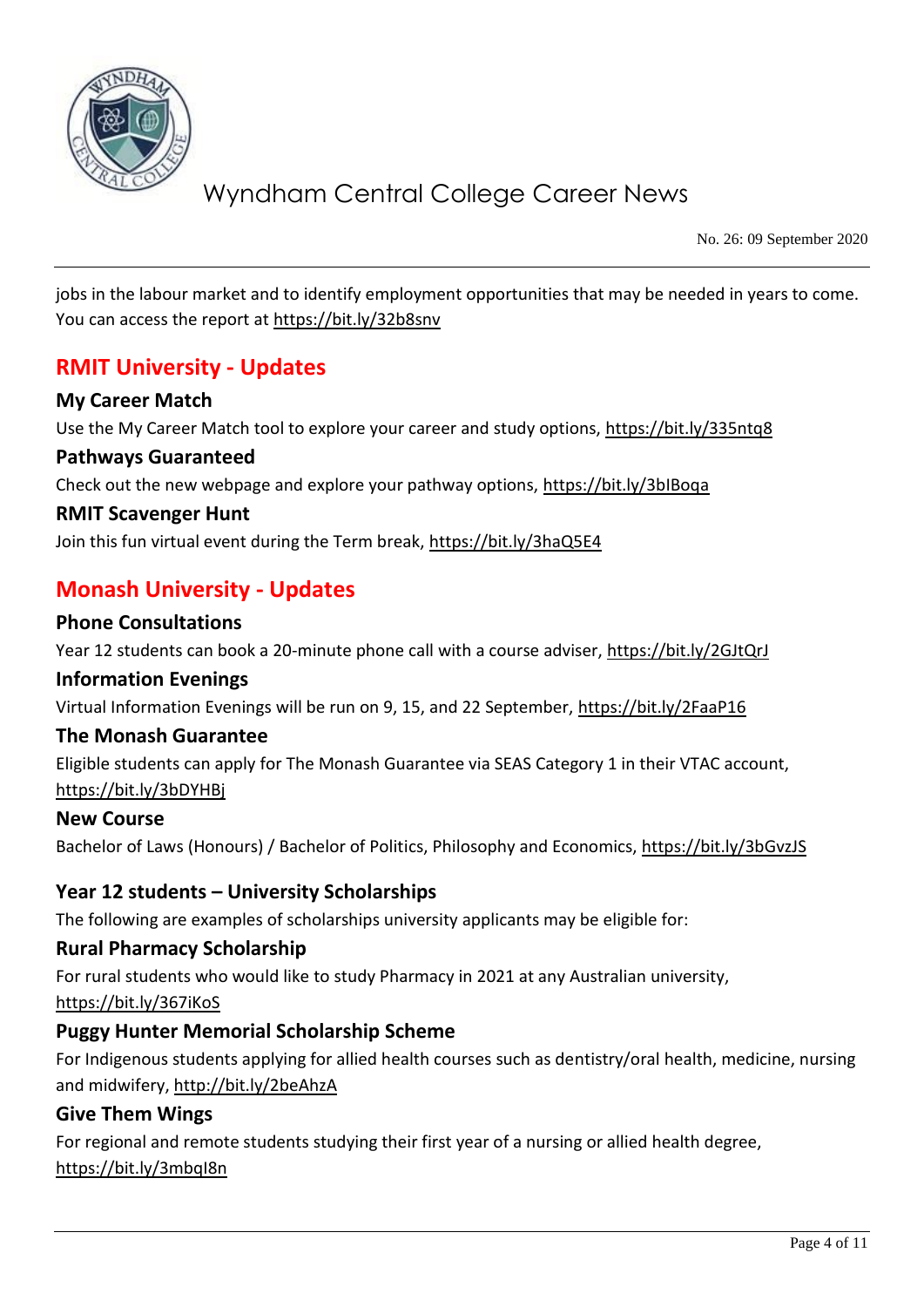

No. 26: 09 September 2020

## **Pallotine Aboriginal Scholarships**

For Indigenous students who are active members of the Catholic Church, who are planning to study any degree at university. Applications close 30 September,<http://bit.ly/2boGU3P>

## **George Alexander Foundation Scholarship**

For students who would like to study an undergraduate course at one of 12 universities in 2021, <http://bit.ly/2c6qlaC>

### **Australian Veterans' Children Assistance Trust**

For children and grandchildren of ex servicemen and women. This scheme covers several scholarships and applications will open 18 August 2020,<http://bit.ly/2bv3x63>

### **Bendigo and Adelaide Bank Scholarships**

For regional and rural students studying any degree,<http://bit.ly/2bHMegZ>

### **Westpac Young Technologists Scholarship**

For students planning to study a degree focussed on technology or computer science in 2020. Must be planning to study at one of 5 eligible universities,<http://bit.ly/2wxpMDp>

### **Gardiner Dairy Foundation**

For students residing in Victorian dairy communities who plan to pursue a career that will benefit dairy communities or the dairy industry. Worth \$10,000 per annum. Applications open 15 September, <https://bit.ly/32bYXVe>

### **Bradman Scholarship**

For students who would like to continue their cricket commitments whilst studying any course at university. Applications close 28 February 2021,<http://bit.ly/2bvUu79>

## **Charlie Bell Scholarship for Future Leaders**

For students who are McDonald's employees and will be starting a university degree in 2021. Applications are yet to open,<http://bit.ly/1Ll5Zb6>

## **A Start in Life**

For students who may not be able to afford the costs associated with university study,

### <http://bit.ly/1TuEzB4>

## **Victoria Department of Education and Training**

For students currently in Year 12 planning to study full time in 2021. There are various scholarships each with their own selection criteria. Applications will open 18 September, <http://bit.ly/21I00Vl>

## **Youth Off the Streets National Scholarship Program**

For young people who have a clear financial need to be able to study at TAFE or university in 2021, <http://bit.ly/2beQHbd>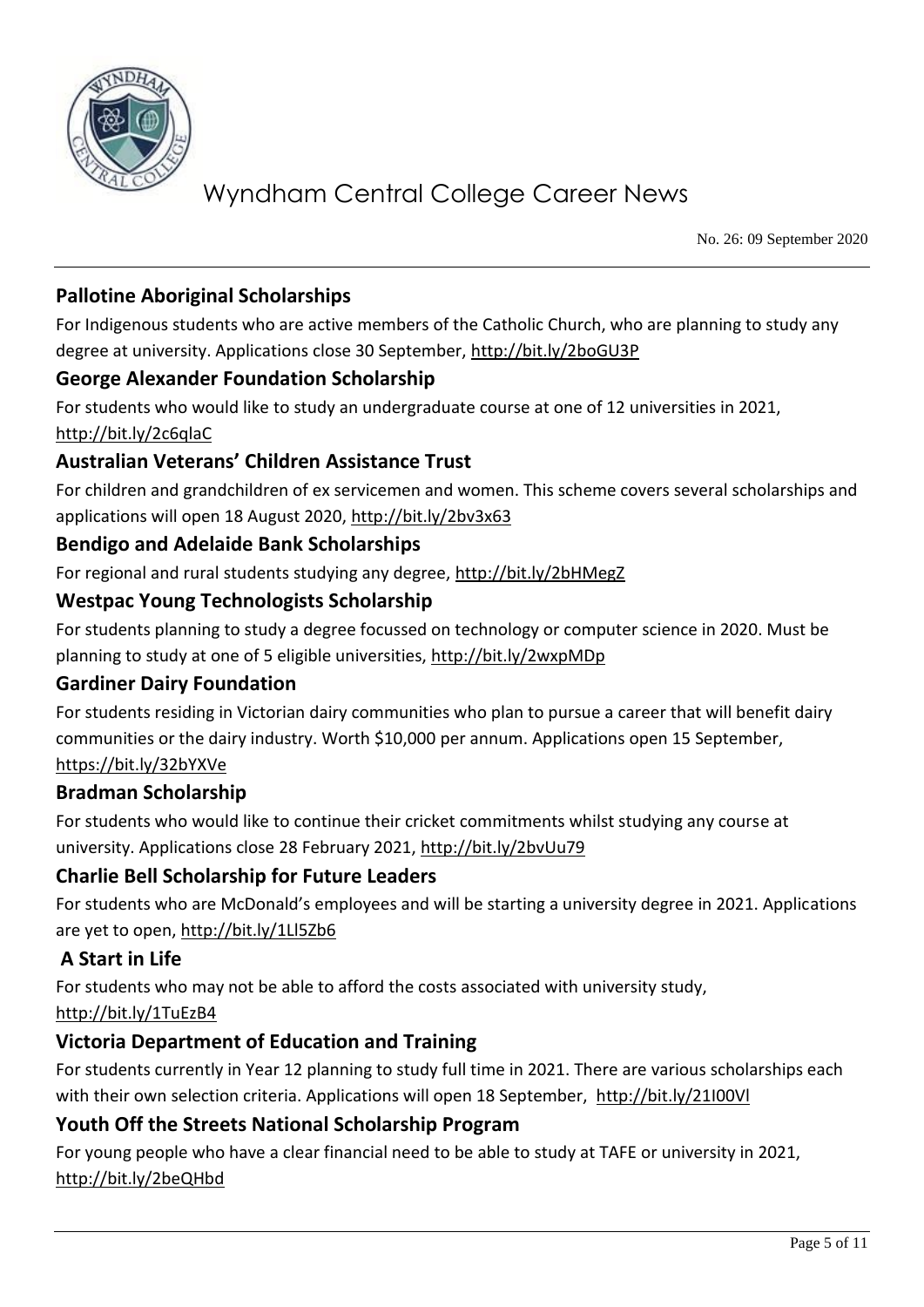

No. 26: 09 September 2020

## **Horizon Scholarship**

For students planning to study a course relating to agriculture such as agricultural science, veterinary science, agribusiness etc,<http://bit.ly/1g7MfJF>

## **Get Informed About VET**

Students can study vocational education and training (VET) subjects as part of their senior program in Victorian and NSW schools.

Students are encourage to explore the Victorian Curriculum and Assessment Authority (VCAA) Get VET initiative.

They will be able to explore videos, learn about School Based Apprenticeships, take a quiz and learn about the benefits of studying VET subjects.

Whilst the information is targeted to Victorian students, it will still be helpful for NSW students, <https://bit.ly/2lMXzoZ>

### 3 Humanitarian STEM Jobs Making a Major Impact

When we think of humanitarian and social impact careers, we often think of legal aid, education and social work-type gigs. Cassie Steel from Careers with STEM, has identified 3 science, tech and engineering jobs making a massive impact on others. These include:

## **Epidemiologist**

These specialists spend their time focussing on diseases – how they're caused and spread, but also how they can be contained and prevented – in vulnerable communities. Disaster relief teams rely on epidemiologists to investigate outbreaks (think: COVID-19 or meningitis and cholera in an overpopulated refugee camp), which often involves managing large-scale studies and mining massive data sets to support health campaigns and programs.

## **Geographic Information Systems Analyst**

Experts in geographic information systems use their navigation, map-making and data processing skills to assist when disasters – like earthquakes, floods and human conflicts – strike. They create maps to assist insitu field workers access hard-to-reach places, as well as process geographic data to predict, prevent and improve response time for future scenarios.

## **Agronomist**

Agronomists traditionally study plants, animals, soil and cultivation techniques to improve the productivity and sustainability of farms and agricultural industries, yet act as key specialists on food security when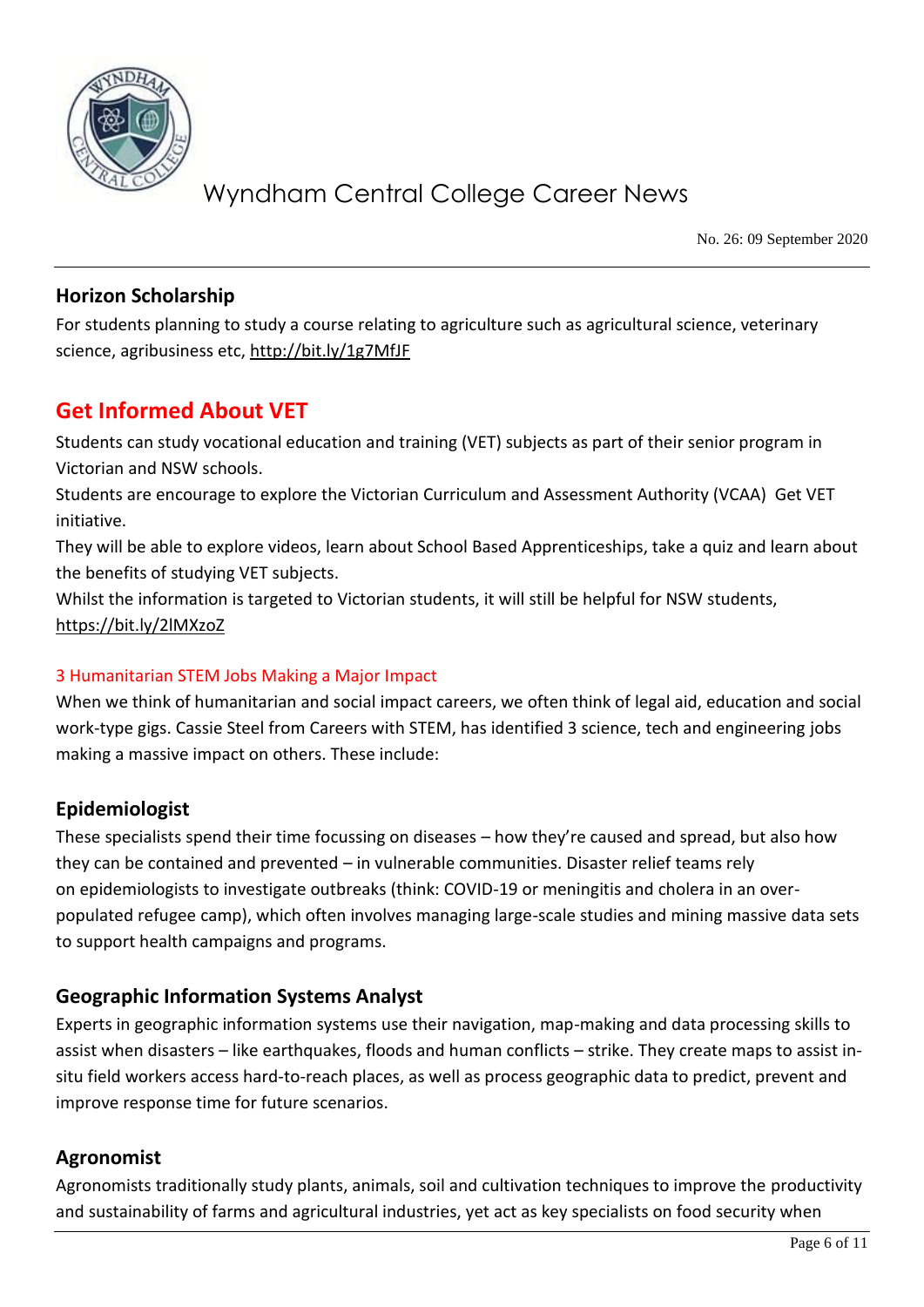

No. 26: 09 September 2020

extreme climates or conflict hit. The agricultural scientists re-asses the use of effected farmlands in struggling environments, and offer solutions on reducing famine and maintaining a steady crop supply.

For more information, go to<https://bit.ly/2jVWcDV>

## **Early Admission Programs**

September closing dates for some early admission programs include:

## **Swinburne University**

Early Entry Program Friday 11 September,<https://bit.ly/2WiPub5>

## **Southern Cross University**

STAR Early Offer Friday 11 September,<https://bit.ly/2AADGZO>

#### **Australian Catholic University**

ACU Guarantee Friday 25 September,<https://bit.ly/38PiLiA>

Community Achievers Program,<https://bit.ly/2WiPub5> Ballarat Campus - 2 September North Sydney - 9 September Strathfield - 16 September

### **University of New England**

Early Entry Program Friday 25 September,<https://bit.ly/32O4b8s>

## **Schools Recommendation Schemes**

Applications for this scheme close on Sunday 20 September via the Universities Admissions Centre, [www.uac.edu.au](http://www.uac.edu.au/)

This scheme covers the following NSW institutes

- Australian Catholic University
- Charles Sturt University
- International College of Management, Sydney
- Macquarie University
- National Art School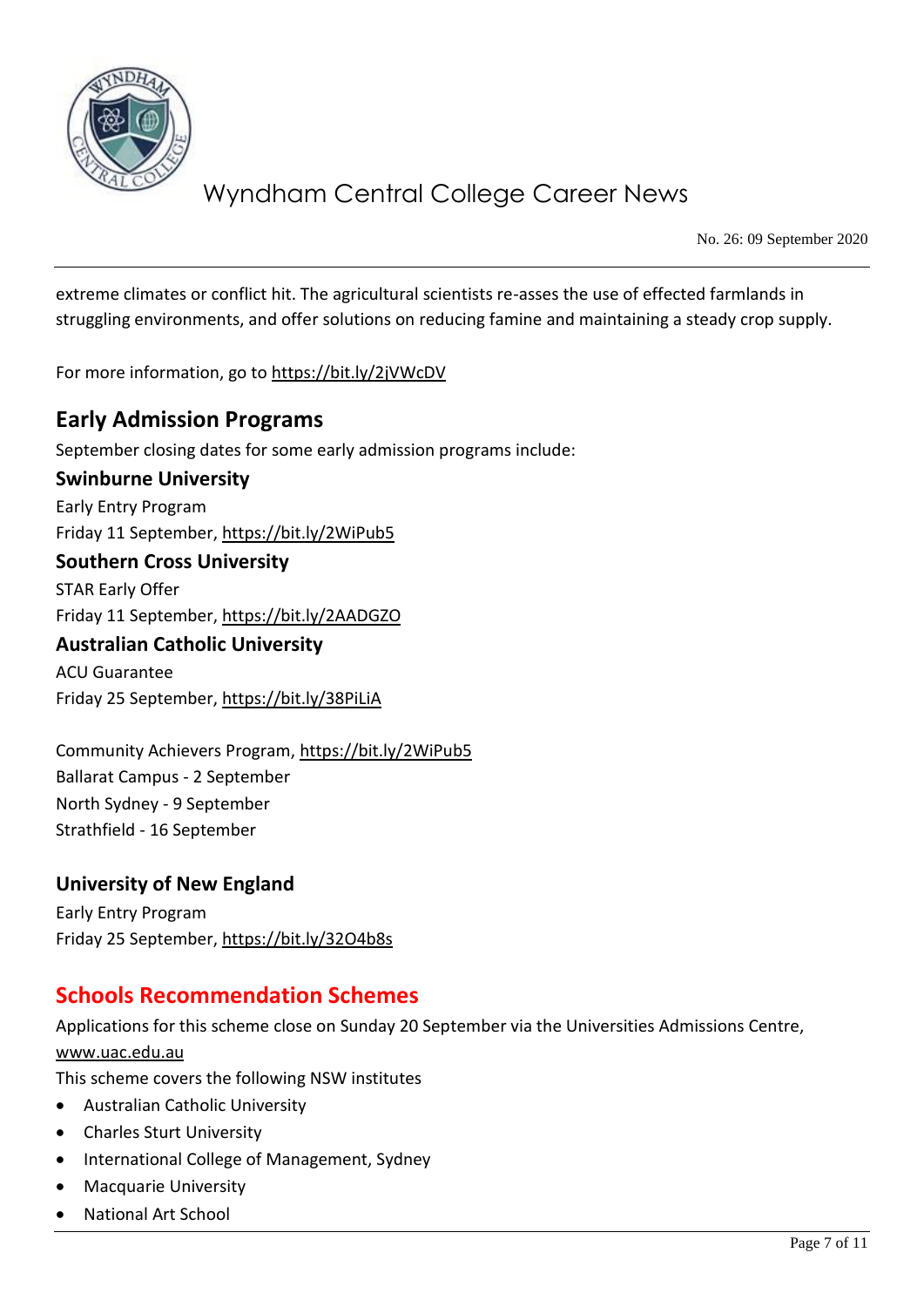

No. 26: 09 September 2020

- SAE Creative Media Institute
- University of Canberra
- University of New England
- University of Newcastle
- University of Sydney
- University of Technology, Sydney
- Western Sydney University

Further information,<https://bit.ly/34XIdkl>

## **Upcoming Virtual Events**

#### **UCAT ANZ**

National Institute of Education is running online medical interview and effective communication skills workshops for students who have sat the UCAT ANZ. For information, dates and to register your place, visit <https://bit.ly/34yQuga>

### **Federation University**

Federation University is running the following online webinars for prospective students in September:

- 11 Bachelor of Health Science 14 Explore Federation's Aboriginal Education **Centres**
- 15 Study accounting
- 16 Study for a career in mining
- 16 Study outdoor and environmental education
- 22 Visual and Fine Arts online folio and interview
- 23 Discover Federation University Arts Academy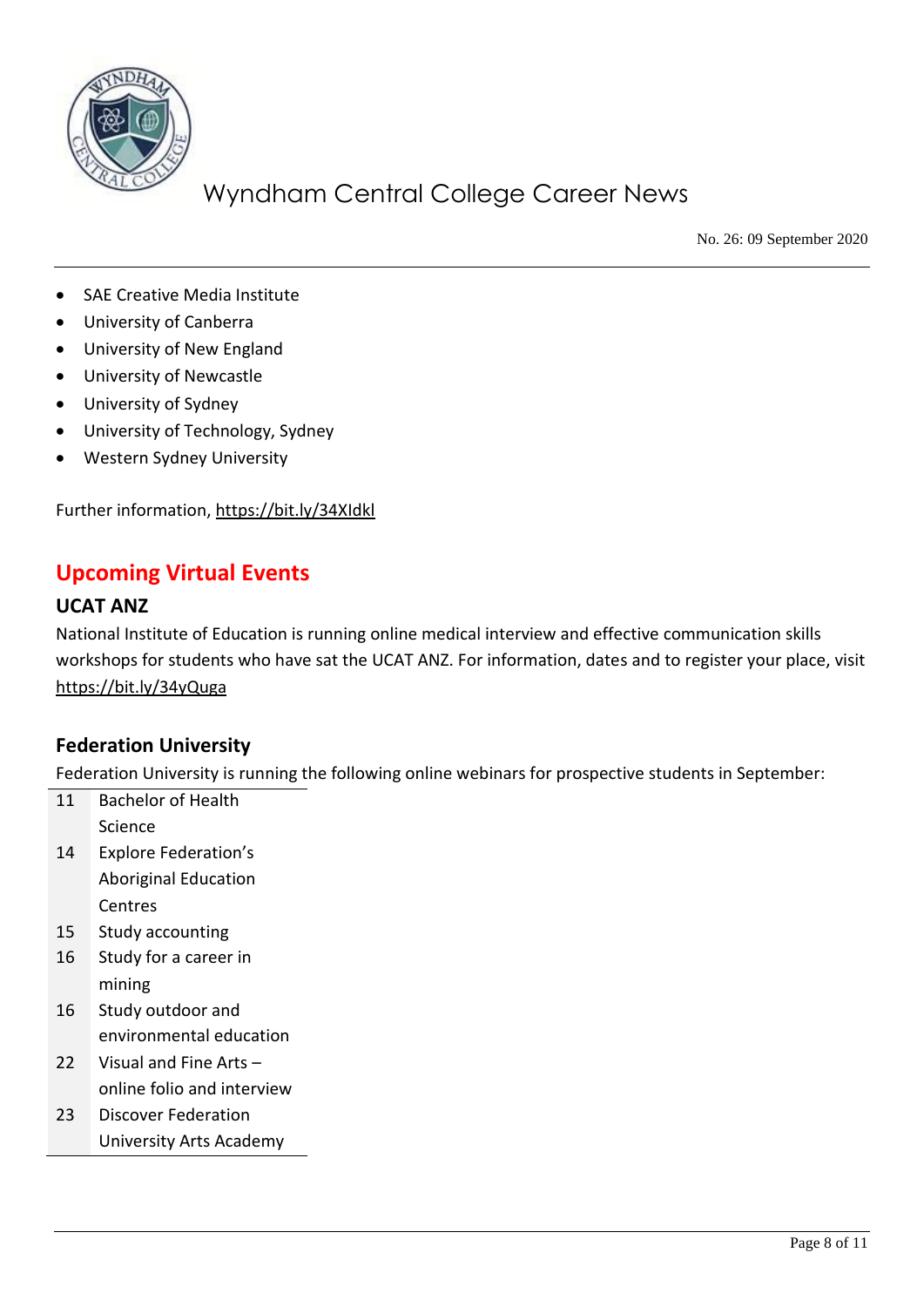

No. 26: 09 September 2020

For information and to register for sessions, go to<https://bit.ly/3i7CdLo>

Live QnA Session: Federation University will be hosting a live QnA session for prospective students and families on 17 September,<https://bit.ly/32cB5As>

### **CareerCon**

The team at The Cool Career are running a two-day virtual career expo called CareerCon on Friday 11 – Saturday 12 September. For information and to register, visit<https://bit.ly/33aiNz9>

#### **Swinburne University**

For information and to register, visit<https://bit.ly/33aiNz9> Swinburne University is running the following online webinars for prospective students in September:

14 – 18: Ask me anything week: Students are invited to chat online with academics, course advisors and student ambassadors.

15: Plan of VTAC - An opportunity for students to learn how best to leverage their VTAC preferences and find out about pathways into Swinburne in 2021.

17: A Flying Start - Insights into the future of aviation, including the resilience of the industry and strategies employed by the industry leaders

For information and to register, visit<https://bit.ly/3mdKS1s>

### **RMIT: Discover What's Next Series**

RMIT University is running the following online webinars for prospective students in September:

- 10 Fine Art 10 Tips for parents and supporting your child through VCE/HSC
- 14 Marketing
- 15 Law industry spotlight
- 16 All you need to know about RMIT
- 17 Photography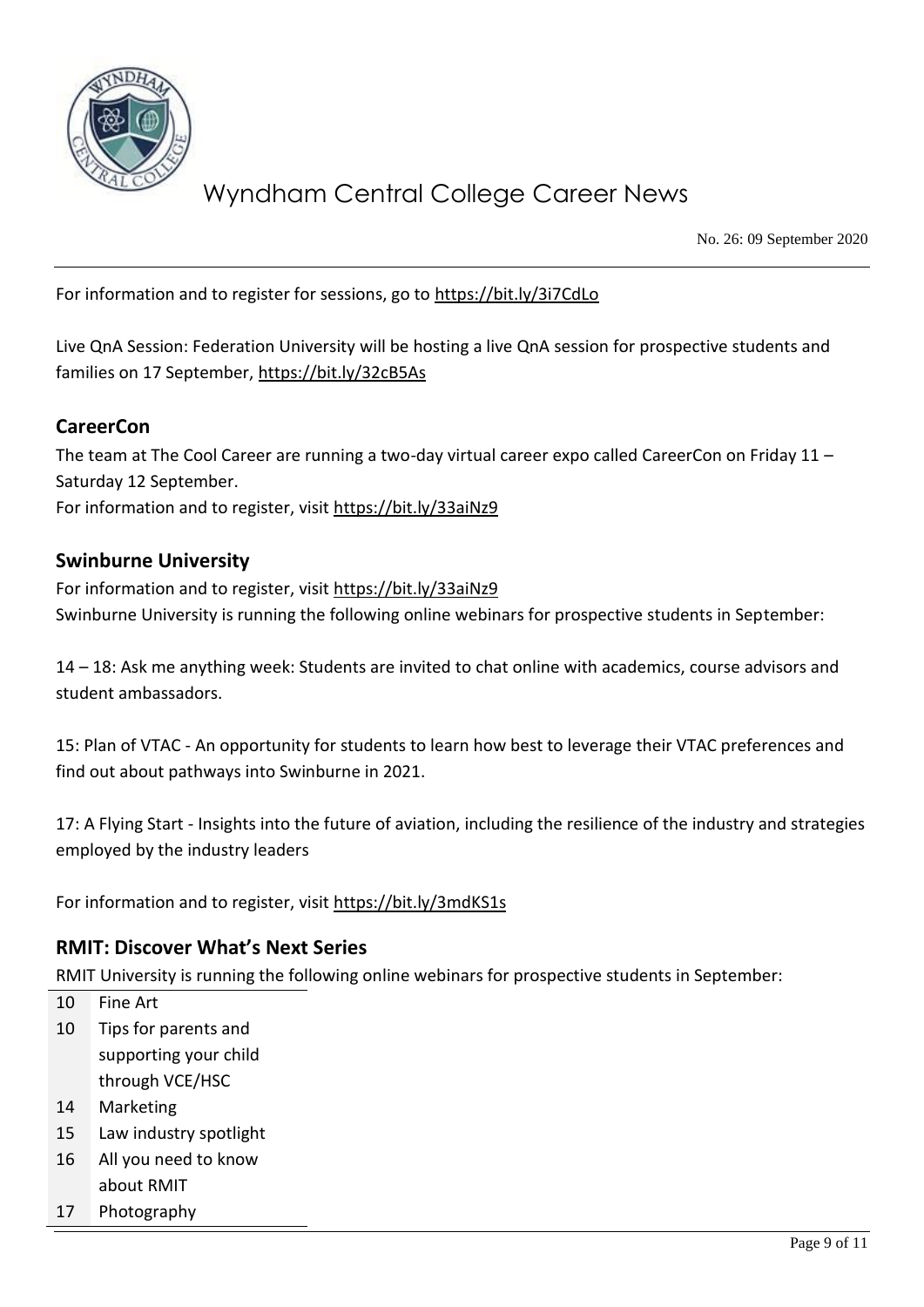

No. 26: 09 September 2020

| 17 | Vocational education,   |
|----|-------------------------|
|    | TAFE, pathways          |
| 21 | Business industry       |
|    | spotlight               |
| 22 | Blockchain              |
| 22 | Moving to Melbourne     |
| 23 | <b>Creative writing</b> |
| 23 | Music Industry          |
| 24 | Transitioning into      |
|    | university              |
| 28 | Property, construction  |
|    | and project management  |
| 28 | Careers in AR, VR, UX,  |
|    | video and sound design  |
| 29 | All you need to know    |
|    | about RMIT              |
| 29 | Economics and finance   |

For information and to register for sessions, visit<https://bit.ly/3h8pS9k>

## **JMC Academy – High School Workshops**

Year 9 – 12 students are invited to apply for the annual JMC Academy High School Workshops running virtually during the Term 3 break.

Students will be able to participate in a workshop of their choice (options are listed below) and will be able to learn about other courses running at the College.

- Character and Life Drawing
- Digital Sculpture and Character
- Digital TV Studio
- Discover Visual Communication
- Electronic Music Production
- **Filmmaking**
- Perform, Record and Create Music
- Recording a Band
- The Exciting World of Event Management